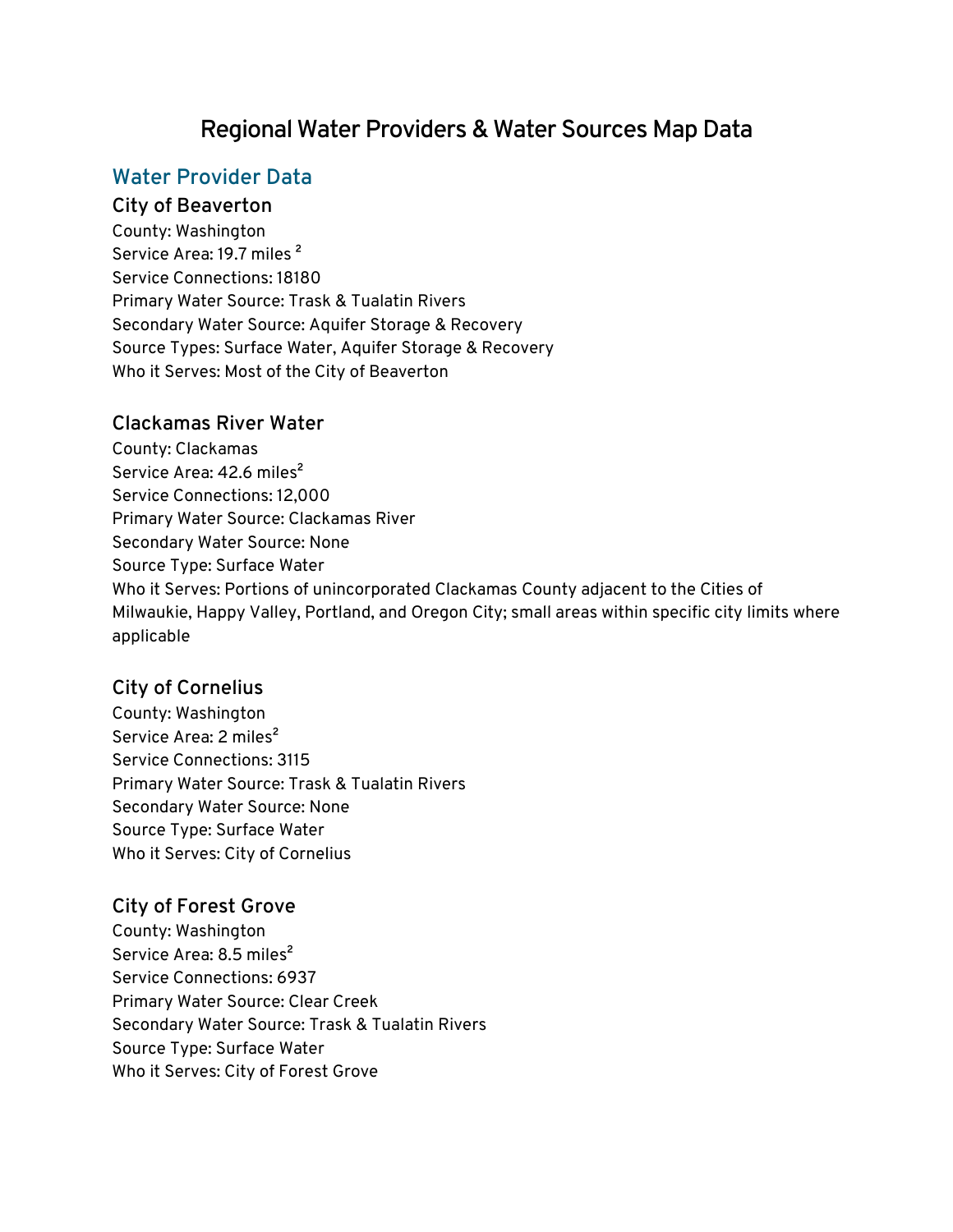### **City of Gladstone**

County: Clackamas Service Area: 4 miles<sup>2</sup> Service Connections: 3500 Primary Water Source: Clackamas River Secondary Water Source: None Source Type: Surface Water Who it Serves: City of Gladstone

### **City of Gresham**

County: Multnomah Service Area: 17.22 miles<sup>2</sup> Service Connections: 17513 Primary Water Source: Bull Run Watershed Secondary Water Source: Groundwater Source Types: Surface Water, Groundwater Who it Serves: City of Gresham

### **City of Hillsboro**

County: Washington Service Area: 32 miles<sup>2</sup> Service Connections: 24944 Primary Water Source: Trask & Tualatin Rivers Secondary Water Source: None Source Type: Surface Water Who it Serves: Parts of City of Hillsboro, City of Cornelius, City of Gaston; L.A. Water Cooperative

### **Oak Lodge Water Services**

County: Clackamas Service Area: 5.61 miles<sup>2</sup> Service Connections: 8700 Primary Water Source: Clackamas River Secondary Water Source: None Source Type: Surface Water Who it Serves: Oak Grove, Jennings Lodge, Portions of City of Milwaukie, City of Gladstone

# **City of Lake Oswego**

County: Clackamas Service Area: 12 miles<sup>2</sup>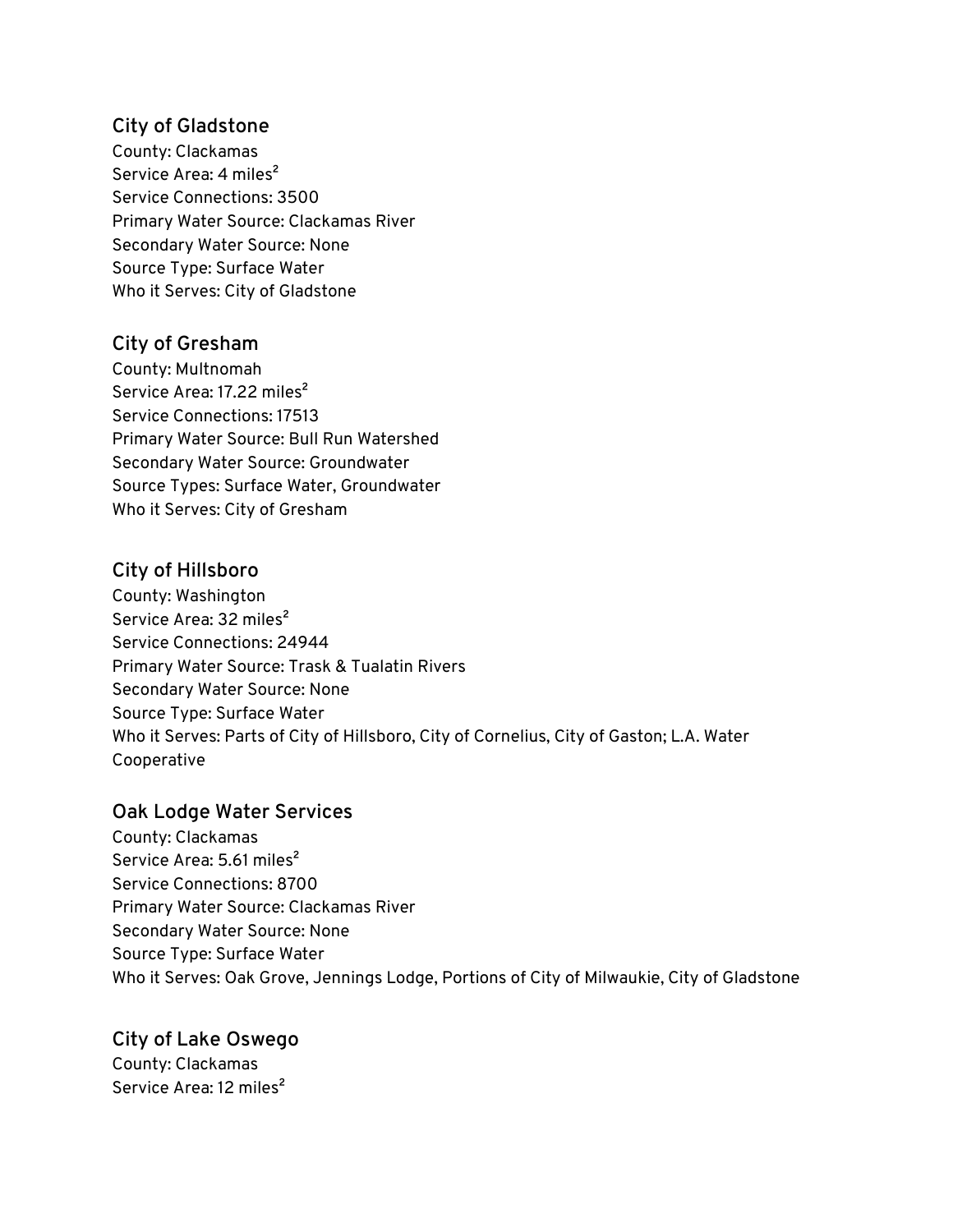Service Connections: 12528 Primary Water Source: Clackamas River Secondary Water Source: Groundwater Source Types: Surface Water, Groundwater Who it Serves: City of Lake Oswego, Wholesale Customers

#### **City of Milwaukie**

County: Clackamas Service Area: 4.95 miles<sup>2</sup> Service Connections: 7480 Primary Water Source: Groundwater Secondary Water Source: None Source Type: Groundwater Who it Serves: City of Milwaukie

### **City of Newberg**

County: Yamhill Service Area: 5.81 miles<sup>2</sup> Service Connections: 6710 Primary Water Source: Groundwater Secondary Water Source: None Source Type: Groundwater Who it Serves: City of Newberg

### **City of Oregon City (South Fork Water Board)**

County: Clackamas Service Area: 10 miles<sup>2</sup> Service Connections: 11465 Primary Water Source: Clackamas River Secondary Water Source: None Source Type: Surface Water Who it Serves: City of West Linn, City of Oregon City

### **Portland Water Bureau**

County: Multnomah Service Area: 143.3 miles<sup>2</sup> Service Connections: 186863 Primary Water Source: Bull Run Watershed Secondary Water Source: Groundwater Source Types: Surface Water, Groundwater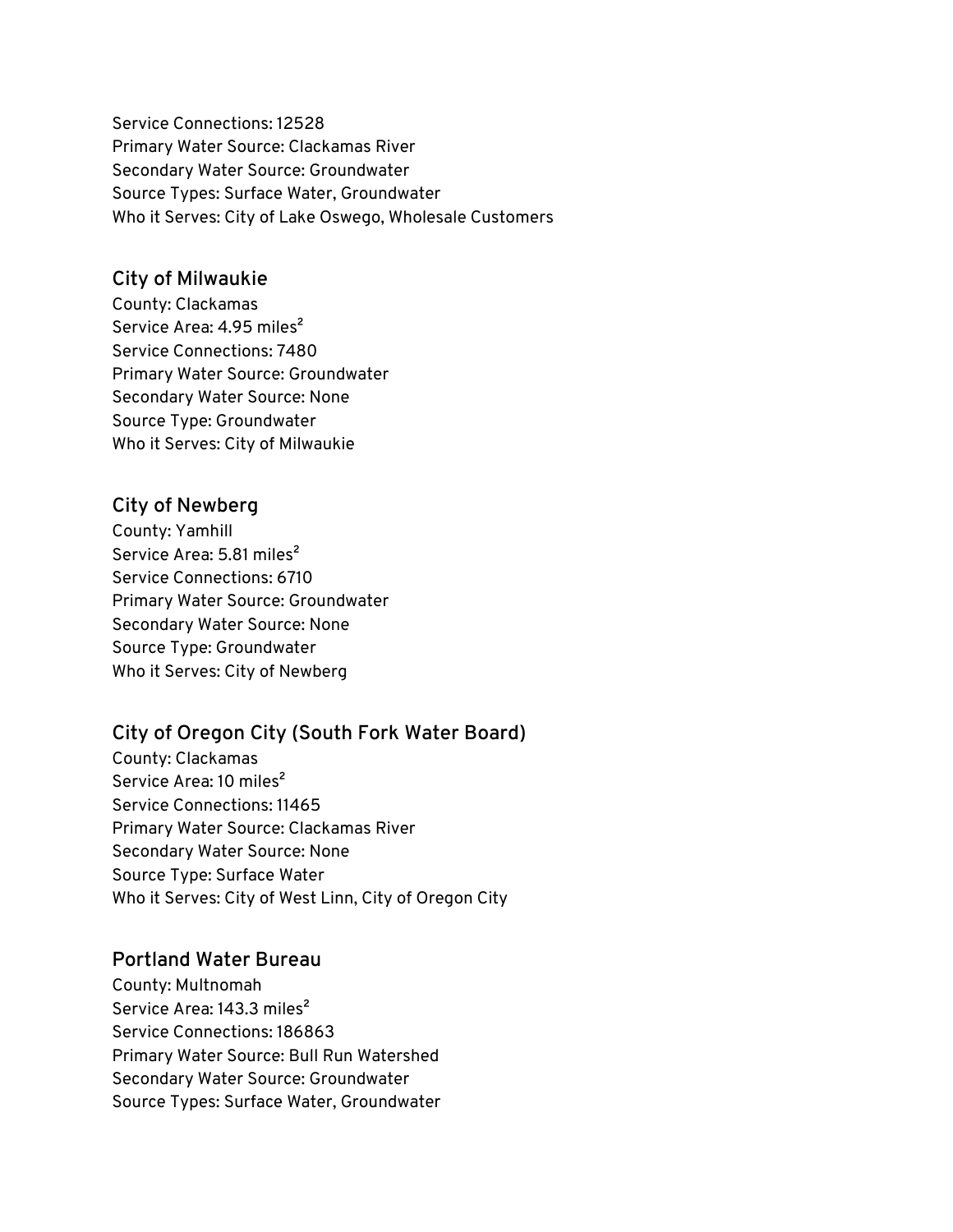Who it Serves: City of Portland, Wholesale Customers

#### **Raleigh Water District**

County: Washington Service Area: 2.5 miles<sup>2</sup> Service Connections: 1003 Primary Water Source: Bull Run Watershed Secondary Water Source: Groundwater Source Types: Surface Water, Groundwater Who it Serves: Unincorporated Washington County, Portions of City of Portland, City of Beaverton

#### **Rockwood Water PUD**

County: Multnomah Service Area: 10 miles<sup>2</sup> Service Connections: 13643 Primary Water Source: Bull Run Watershed Secondary Water Source: Groundwater Source Types: Surface Water, Groundwater Who it Serves: Portions of City of Portland, City of Gresham, City of Fairview

### **City of Sandy**

County: Clackamas Service Area: 3.58 miles<sup>2</sup> Service Connections: 3860 Primary Water Source: Bull Run Watershed Secondary Water Source: Brownell Springs, Alder Creek Source Type: Surface Water Who it Serves: City of Sandy

### **City of Sherwood**

County: Washington Service Area: 4 miles<sup>2</sup> Service Connections: 5854 Primary Water Source: Willamette River Secondary Water Source: Groundwater Source Types: Surface Water, Groundwater Who it Serves: City of Sherwood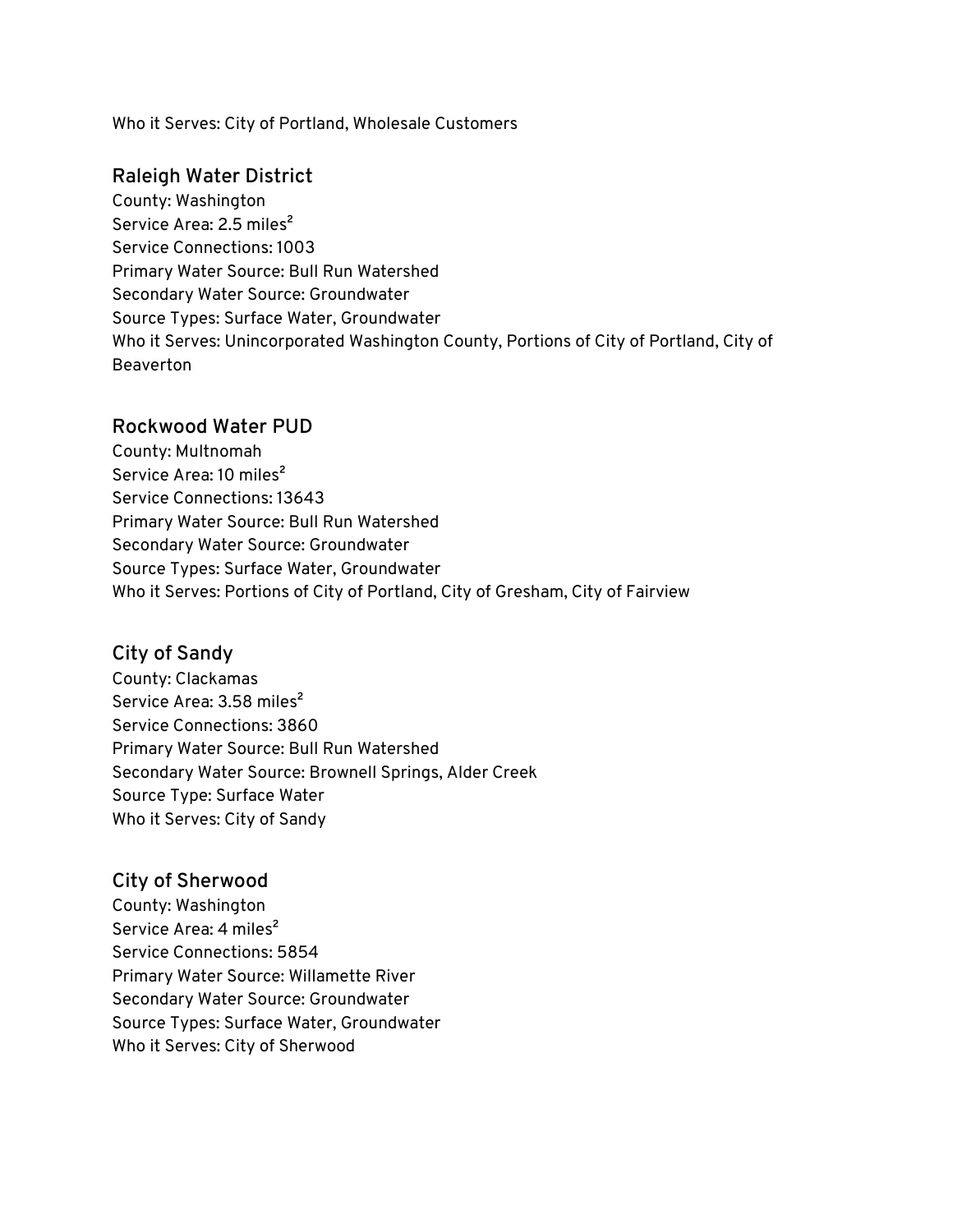#### **Sunrise Water Authority**

County: Clackamas Service Area: 21 miles<sup>2</sup> Service Connections: 15800 Primary Water Source: Clackamas River Secondary Water Source: Groundwater Source Types: Surface Water, Groundwater Who it Serves: City of Happy Valley, Damascus, Portions of Clackamas County

### **City of Tigard**

County: Washington Service Area: 13 miles<sup>2</sup> Service Connections: 20000 Primary Water Source: Clackamas River Secondary Water Source: None Source Type: Surface Water Who it Serves: City of King City, City of Durham, Two-thirds of City of Tigard, Unincorporated Areas of Bull Mountain

### **City of Troutdale**

County: Multnomah Service Area: 6.02 miles<sup>2</sup> Service Connections: 4703 Primary Water Source: Groundwater Secondary Water Source: None Source Type: Groundwater Who it Serves: City of Troutdale

### **City of Tualatin**

County: Washington Service Area: 8.19 miles<sup>2</sup> Service Connections: 6524 Primary Water Source: Bull Run Watershed Secondary Water Source: Groundwater Source Types: Surface Water, Groundwater Who it Serves: City of Tualatin

### **Tualatin Valley Water District**

County: Washington Service Area: 45 miles<sup>2</sup>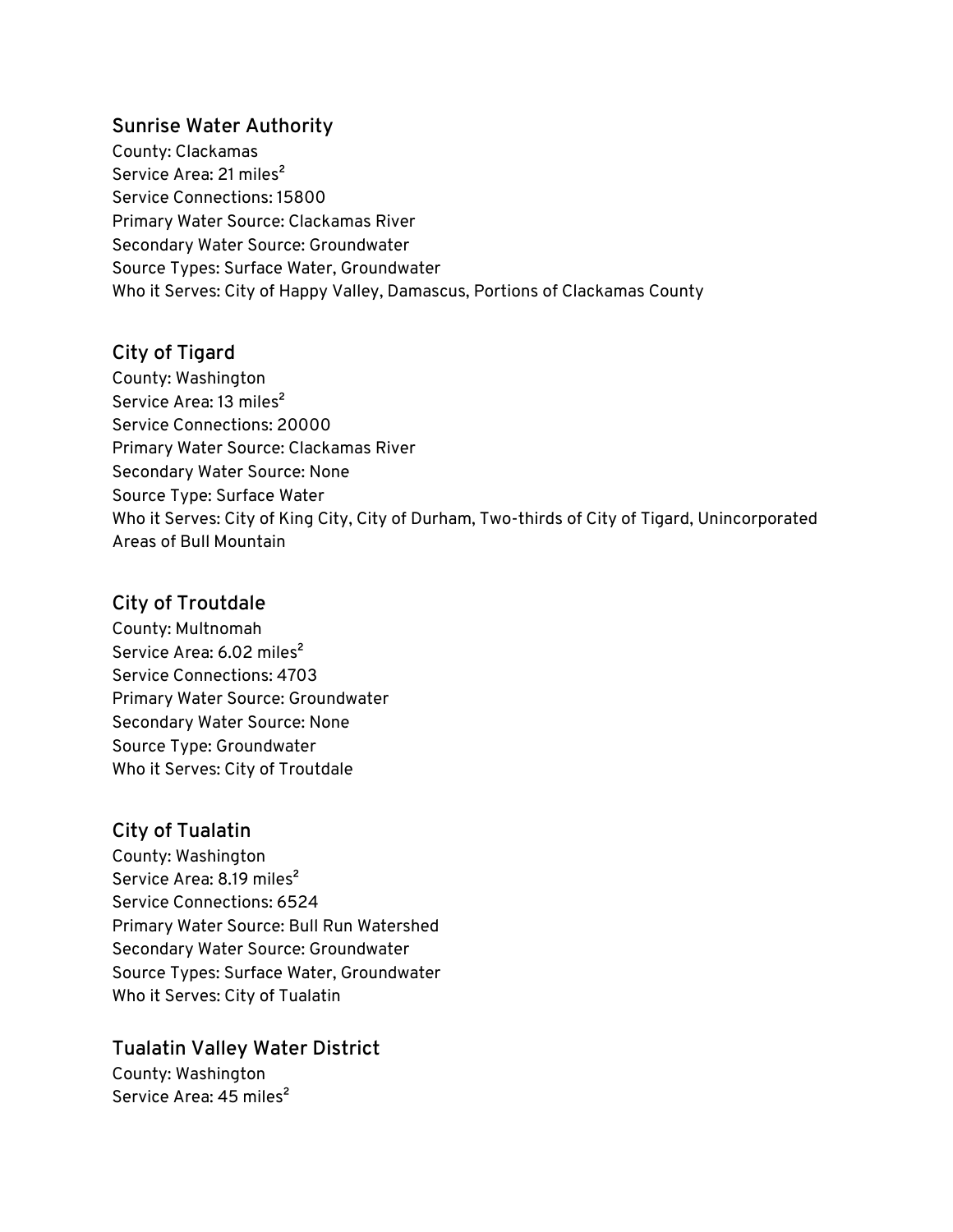Service Connections: 60251 Primary Water Source: Bull Run Watershed, Trask & Tualatin Rivers Secondary Water Source: Groundwater Source Types: Surface Water, Groundwater Who it Serves: Portions of City of Beaverton, City of Hillsboro, City of Tigard, Unincorporated Washington County

### **City of West Linn (South Fork Water Board)**

County: Clackamas Service Area: 8 miles<sup>2</sup> Service Connections: 9400 Primary Water Source: Clackamas River Secondary Water Source: None Source Type: Surface Water Who it Serves: City of West Linn, City of Oregon City

#### **West Slope Water District**

County: Washington Service Area: 4 miles<sup>2</sup> Service Connections: 3100 Primary Water Source: Bull Run Watershed Secondary Water Source: Groundwater Source Types: Surface Water, Groundwater Who it Serves: Parts of Beaverton, Unincorporated Washington County

### **City of Wilsonville**

Counties: Clackamas & Washington Service Area: 7.7 miles<sup>2</sup> Service Connections: 6030 Primary Water Source: Willamette River Secondary Water Source: Groundwater Source Types: Surface Water, Groundwater Who it Serves: City of Wilsonville